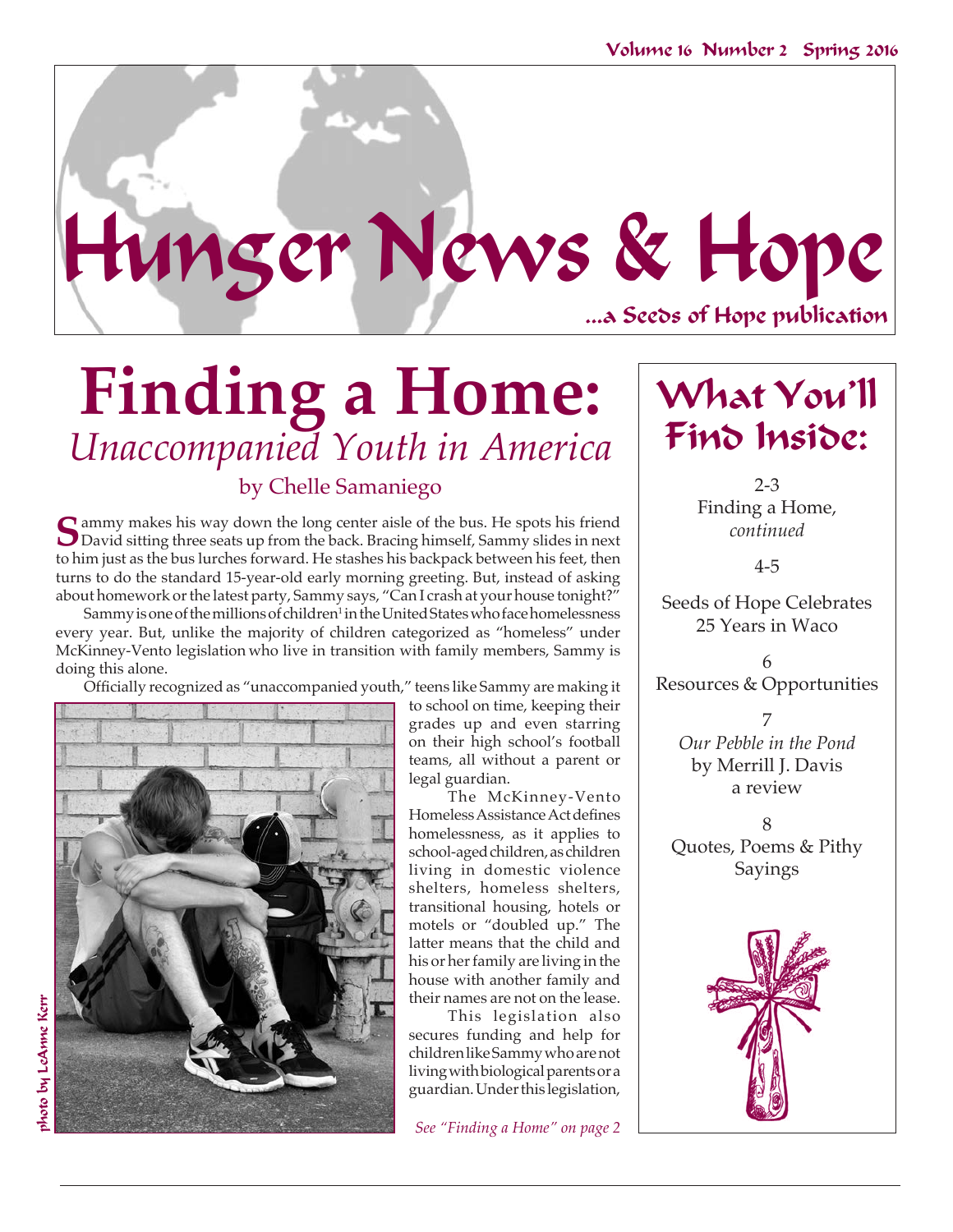### **Finding a Home** *continued from page 1*

a homeless unaccompanied youth (1) has the right to immediate enrollment without proof of guardianship, (2) can select a school of attendance, whether it is the local attendance area or the school of origin, and enroll immediately, and (3) can receive transportation to and from the school of origin, if requested.

McKinney-Vento legislation also requires every school district in the US to designate a local homeless education liaison to assist homeless students and families. In Waco, TX, the homeless liaison's passion for the unaccompanied youth in her district helped launch the idea for an after-school nurturing center called The Cove.

"The number one thing we want to do is make sure the kids graduate," states Cheryl Pooler, who is the homeless liaison for Waco Independent School District. Numbers show that in the United States, less than 25 percent of children who are documented homeless under McKinney-Vento legislation graduate from high school.

However, the Waco school district recently announced that 100 percent of its McKinney-Vento seniors graduated last year. This is, in part, due to Pooler and her team of volunteers, interns and social workers who stay connected, encourage and help these teens see a future for themselves that is different from the one revealed in national statistics and generational poverty models.

According to Pooler, more than 90 kids will be eligible for the new after-school services. Half of these children currently reside with family members or friends and are considered to be in healthy environments. The rest? They will have The Cove.

 Set to open officially in the fall of 2017, The Cove will serve up to 50 students daily offering tutoring, homework help, mentoring, laundry facilities, showers, counseling, social services assistance and more.

But, the best part is that The Cove will offer a sit-down, family meal. Pooler recognizes that the center "cannot replicate a home," but it will do whatever it can.

The idea stems from the concept of the "warming/cooling center," which communities across the country operate to assist those living in homelessness during extreme weather conditions. Shelters typically are closed during the day for various reasons, including cleaning or the simple lack of manpower. When the shelter is closed during summer and winter months, and temperatures reach the extremes, these centers are open to help keep homeless individuals alive.

*Many unaccompanied youth join extracurricular activities to have a safe place to be when the school's doors are closed. They also develop a close-knit, like-minded family this way. But what about the rest? And where do you go when band practice is over?* 

When unaccompanied youth get out of school everyday, where do they go? Many join extracurricular activities to have a safe place to be when the school's doors are closed. They also develop a close-knit, like-minded family this way. But what about the rest? And, where do you go when band practice is over?

Many children who live with someone who is not a parent or guardian do not have the structure of the typical family. They simply have a place to sleep. "Couch surfing" is a typical phenomenon, where teens bounce from house to house, wherever friends will allow them to sleep on the couch or floor for a few days.

Yes, these children may have a place to sleep. However, they may not be allowed in the house until bedtime. No dinner is available at 6 p.m. No one sits and provides homework help.

> Statistics show that dropout rates among homeless or runaway youth are at 75 percent. If they haven't dropped out, studies show they *will* drop out. That is why centers across the country like The Cove are so important.

"Unaccompanied youth are our kids at greatest risk," Pooler continues. They are not only at risk of not receiving a high school diploma, but they are at risk of becoming a victim of violent crime. One out of three children who run away becomes a victim of human trafficking within 48 hours.

As many as 20,000 kids are forced into prostitution by human trafficking networks every year in the United States. An April 2016 brief by the National Conference of State Legislatures shared, "It is estimated that 5,000 unaccompanied youth die each year as a result of assault, illness or suicide."

Youth ages 12 to 17 are more at risk of homelessness than adults. Today, over 40

### *A Few Things You Can Do for Homeless Youth*

1. Educate yourself. Check out the sources from Chelle Samaniego's article on pages1-3, and then find out what's happening in your area. How many homeless youth are in the closest school district? Who directs the homeless liaison office?

2. Educate others. Most people don't realize how many students are homeless, or how many are food-insecure. As soon as you get the facts, share them.

3. Contact your district's homeless liaison director. Find out what the local needs are, and how you can help. There may be a mentoring or after-school program in your area. You could help with a weekend backpack program. Some churches work together to collect school uniforms for homeless students. If none of these programs exist, you could start one.

4. If you aren't able to volunteer, you might be able to contribute financially to your district's homeless education program.

*—Adapted from "Five Things You Can Do to Help Kids in Homeless Situations," Texas Homeless Education Office.*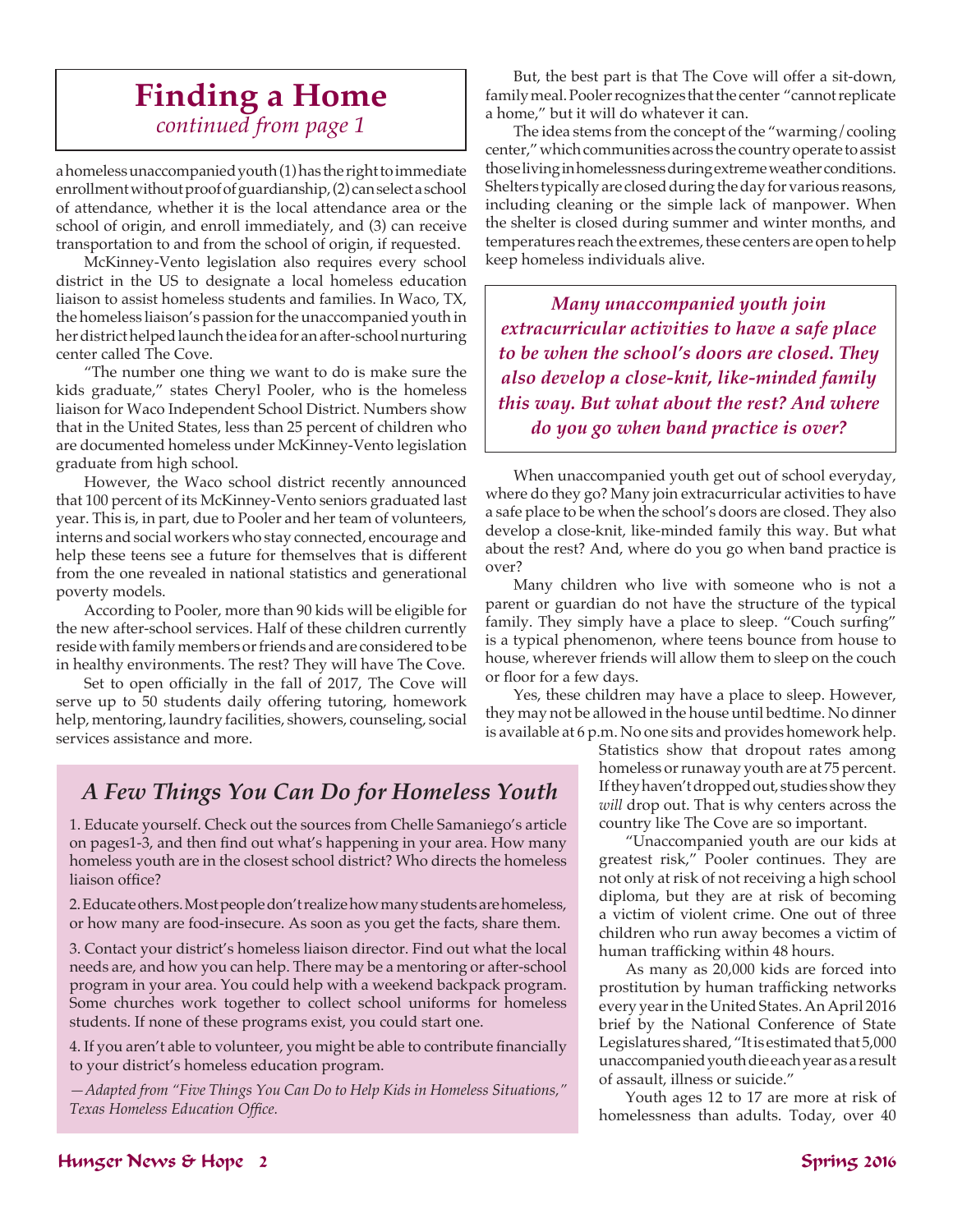percent of homeless people in America are children under the age of 18.

Numerous factors could make a child homeless at any moment. Family dysfunction, substance abuse, pregnancy, sexual activity or orientation, or a parent becoming incarcerated, deported or passing away—all of these contribute to youth homelessness. Some run away from a foster-care placement or find themselves aging out of the foster care system and on the street due to limited emotional intelligence and no support system.

In 2015, the Covenant House network provided services to more than 51,000 homeless children. Covenant House began in 1972 with the mission of getting homeless kids off of our nation's street. It currently operates in 27 cities in the United States, Canada and Central America. It is the largest privately funded charity in the Americas, "providing loving care and vital services to homeless, abandoned, abused, trafficked and exploited youth."

Covenant House first addresses the initial needs of a teen coming in from the streets—a warm shower, clean clothes and a bed to sleep in. Then, once the child is safe, "the covenant" occurs when a next-steps plan is established to further secure the child's future.

There is a question of whether the number of unaccompanied youth in America is increasing, or the stigma behind being homeless and alone is diminishing. Whatever the case, teen nurturing centers, shelters and concerned adults are reaching out to teens like Sammy, not only to enhance their present conditions, but also to secure their future.

*—Chelle Samaniego is a freelance writer, mom and social-media guru living in Waco, TX. She is the social-media editor for Seeds of Hope and a number of other anti-hunger organizations in Central Texas. Sources: Covenant House (www.covenanthouse. org), The Cove (www.thecovewao.org), National Conference of State Legislatures, Office of the Superintendent of Public Instruction for the State of Washington, US Department of Education. See also the National Coalition for the Homeless (http:// www.nationalhomeless.org/factsheets/youth.html).*

#### *Endnotes*

1. Numbers vary, depending on criteria, but anywhere from 1.3 to 2 million children experience homelessness during a year's time in the US.

1. To learn more about the McKinney-Vento Homeless Education Assistance Improvements Act of 2001, visit http://center.serve.org/ nche/downloads/briefs/youth.pdf.

## *West Texas School District Creates College & Career Readiness Camp for Homeless Students*

According to various networks that work with homeless youth, Somewhere between 1.7 million and 2 million children and young people experience homelessness in the US at least once during the year. These children, teens and young adults spend their days in school thinking that their living situation defines who they are.

The fact that they don't have a home on solid ground leads these kids to believe that they will never be able to reach graduation, earn a college degree or hold a job that could get them out of homelessness. There are people in their lives who tell them that they are worthy and able to attain these goals, but Socorro Independent School District in West Texas, near El Paso, is doing something more.

This Socorro ISD recently hosted their first "No Excuses College and Career Readiness Camp" (also known as "No Excuse U") for homeless students in the area. These students rely on their school building to be their place of shelter during the day, so, when Spring Break rolls around, they do not have anywhere to go. "No Excuse U" was created to give the homeless youth of Socorro a place to go during the day during school breaks, and also provide resources and teachings about the importance of graduation and higher education.

The camp was available for students from the sixth to the eighth grade who were chosen based on "outstanding behavior, grades and [class] attendance." Out of the 30 students who were chosen, 14 participated in the camp. Although attending college and acquiring a job seem far off for middle school students like these, SISD believed that the sooner it makes an effort to inspire these kids to reach beyond what they may expect of themselves, the better impact it will have on their futures.

During the camp, students went through sessions of activities like resume building, searching for potential career paths, learning about universities and technical colleges, and understanding budgets. When the students learned about career paths, there was a significant emphasis on careers that require some kind of degree or certification, to instill the idea that hard work will pay off.

The camp hosted several guest speakers from different career fields. Included with the camp was a group tour of the University of Texas in El Paso (UTEP). The students provided positive feedback about the week, and two students, who said they had once felt wary about college, began to welcome the idea that attending college is a realistic goal for them.

District officials say they hope to open up program attendance next year to migrants and foster children and to continue encouraging students about the importance of college degrees. Whoever is chosen for "No Excuse U," in the next few years they will stop believing that people like themselves who suffer in homelessness never stop suffering in homelessness. Rather, these students will be ushered into a learning experience that will hopefully benefit not only their futures, but those of generations to come.

*—Compiled by LeAnne Kerr. LeAnne, who hails from Shreveport, LA, is a professional writing student at Baylor University and a Seeds of Hope intern. Sources: The Texas Homeless Education Office (http:// homelesseducationconnection.blogspot.com), National Network for Youth (www. nn4youth.org).*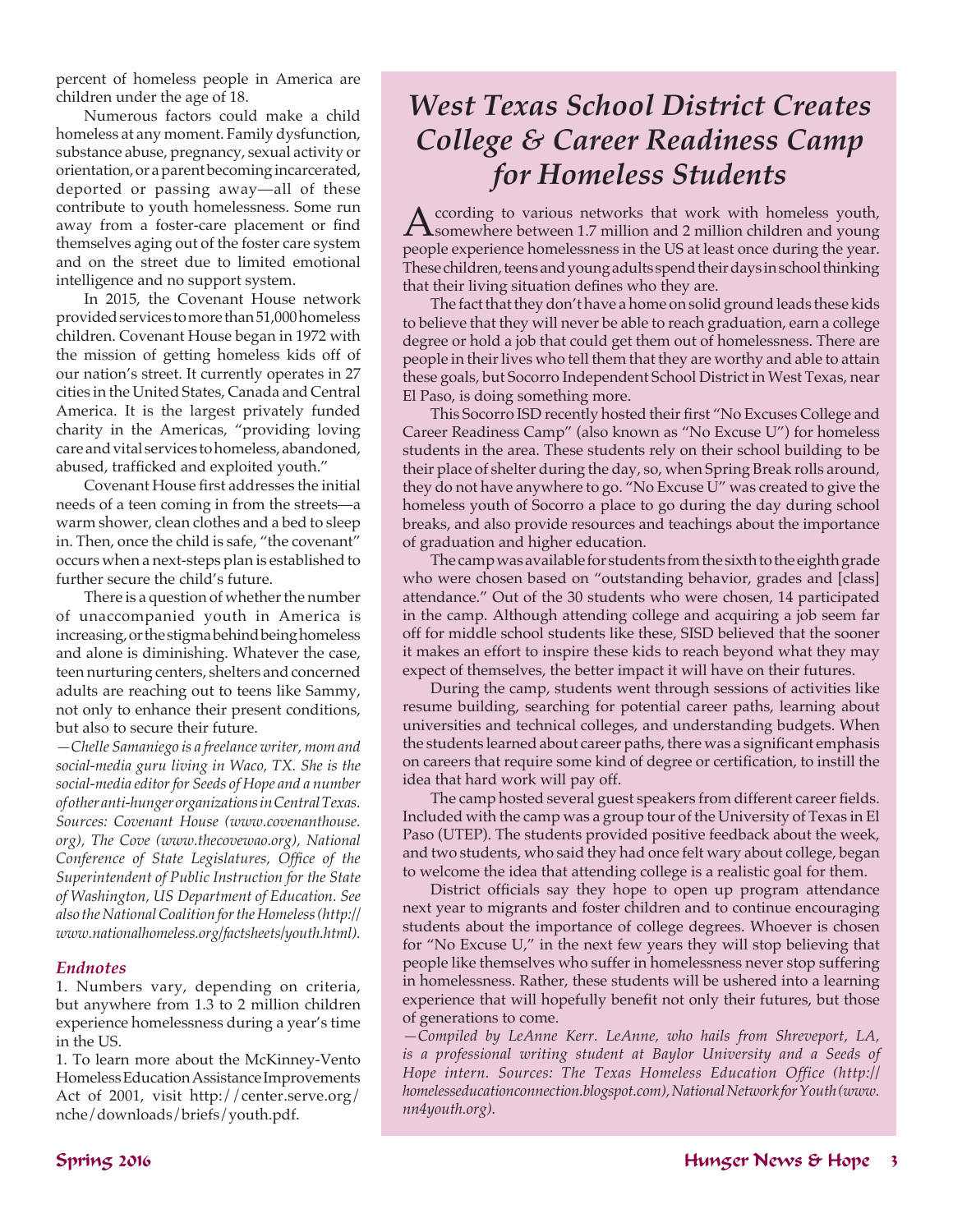# **Sowing Seeds of Hope** *A Decatur-Born Ministry Celebrates 25 Years in Waco*

**I** t all began with an earthquake in Honduras. In 1974, George Sheridan, a member at Oakhurst Baptist Church in Decatur, GA, traveled to that country with a group from the Foreign Mission Board of the Southern Baptist Convention to help with disaster-relief efforts. Later he wrote that the experience awakened him to the stark realities of hunger around the world.

George returned to Oakhurst, which was, at that time, a Southern Baptist church, with the hope of doing something about hunger. He preached a sermon about world hunger that galvanized the congregation. One member issued a challenge in the church newsletter: "To be brought face-to-face with the reality of hunger issues and fail to respond would be inexcusable."

The church responded by embracing hunger relief as a major missions effort, with Gary Gunderson and Andy Loving following George's lead. In January of 1977, they sent out a mimeographed one-page newsletter to 600 Southern Baptists, and the Seeds ministry was born.

The Seeds mission group, which soon included Tom Peterson and Ken Sehested, continued to push Southern Baptists to respond to hunger issues. In 1978, they helped organize a convention-wide Convocation on World Hunger at the Ridgecrest Baptist Assembly site in North Carolina. That same year, Seeds initiated, along with a few other organizers, the first Southern Baptist World Hunger Day.

The next year, the group produced the first issue of *Seeds* in magazine format, with the tagline "Southern Baptists Concerned about Hunger," and a book of 30 "miss-a-meal" meditations, entitled *Roots of Hope*. The magazine began a bimonthly format, alternating with the newsletter supplement *Sprouts*. In the next few years, the Seeds staff assisted in starting soup kitchens, night shelters, food pantries and other poverty-related assistance programs across the United States.

 By 1982, the ministry had expanded to include other Christian groups, and the tagline on the banner changed to "Christians Concerned about Hunger." That year, the *Seeds* 



*Reader* issue on Women and Hunger won the prestigious Hunger Media Award given by World Hunger Year. The next year, Seeds co-published, along with the *Alternatives* group, the curriculum *All Tied Up*, a weekend hunger-education retreat for youth.

Andy Loving left in 1984 to work for St. Luke Episcopal Church's ministry for homeless people. Ken Sehested also left that year to become the founding director for the new Baptist Peace Fellowship of North America. Gary Gunderson became the ministry's director and Tom Peterson took on the editor's job. Also that year, Seeds organized a strong effort to respond to the famine in Ethiopia and published *A Guide to World Hunger Organizations*, edited by Louis Knowles.

The next year, Seeds won another Hunger Media Award for "The Church and Hunger," a second *Seeds Reader*, and helped the city of Decatur form a sister-city relationship with two cities in Burkina Faso, West Africa.

Seeds representatives led a study tour to the Philippines in 1986, during the revolutionary "People Power" election of Corizon Aquino as president. Also that year, the Seeds group

### *But the history of* **Seeds***, as Marla Pierson wrote in a* **Waco Tribune-Herald** *article, is a tale of resurrection.*

visited 22 US cities and towns to examine the "State of the Hunger Movement," and published a special issue with the Food First organization on *Hunger and Democracy*.

A special 10th anniversary issue with UNICEF on Child Survival took the staff to West Africa, Brazil and Indonesia in 1987. Also that year, Seeds published the *Hunger Action Handbook,* by Leslie Withers and Tom Peterson, with 24 "howto" chapters.

However, in the next couple of years, the sense of call and purpose began to wane. By that time, the founding editors were gone and people were tired. The Oakhurst folks thought maybe it was time for the ministry to be laid to rest. But there was a group of people in Texas who didn't want Seeds to die.

So, in 1991, Seeds of Hope, Inc. was formed in Texas, and the ministry moved to Seventh & James Baptist Church, with Katie Cook, then on staff at Caritas of Waco, as editor. In July of that year, Oakhurst hosted what amounted to an adoption ceremony, with the founding editors and the Oakhurst congregation giving their blessing to the new incarnation.

Sandy Dwyer, who provided the lions' share of the transition work, and former editor Tom Peterson, presented Katie with a framed copy of the original newsletter, the first issue of *Seeds Magazine* and "Seeds…a New Generation," the Waco group's introductory brochure. The accompanying inscription read:

*Fourteen years, three months and 13 days ago, this newsletter began as a mission of hope out of Oakhurst Baptist Church. Today, we pass on that mission to a new group of people who "have a sense of call." Katie Cook comes to us representing a new generation of Seeds, ready and able to carry on….*

### Hunger News & Hope 4 Spring 2016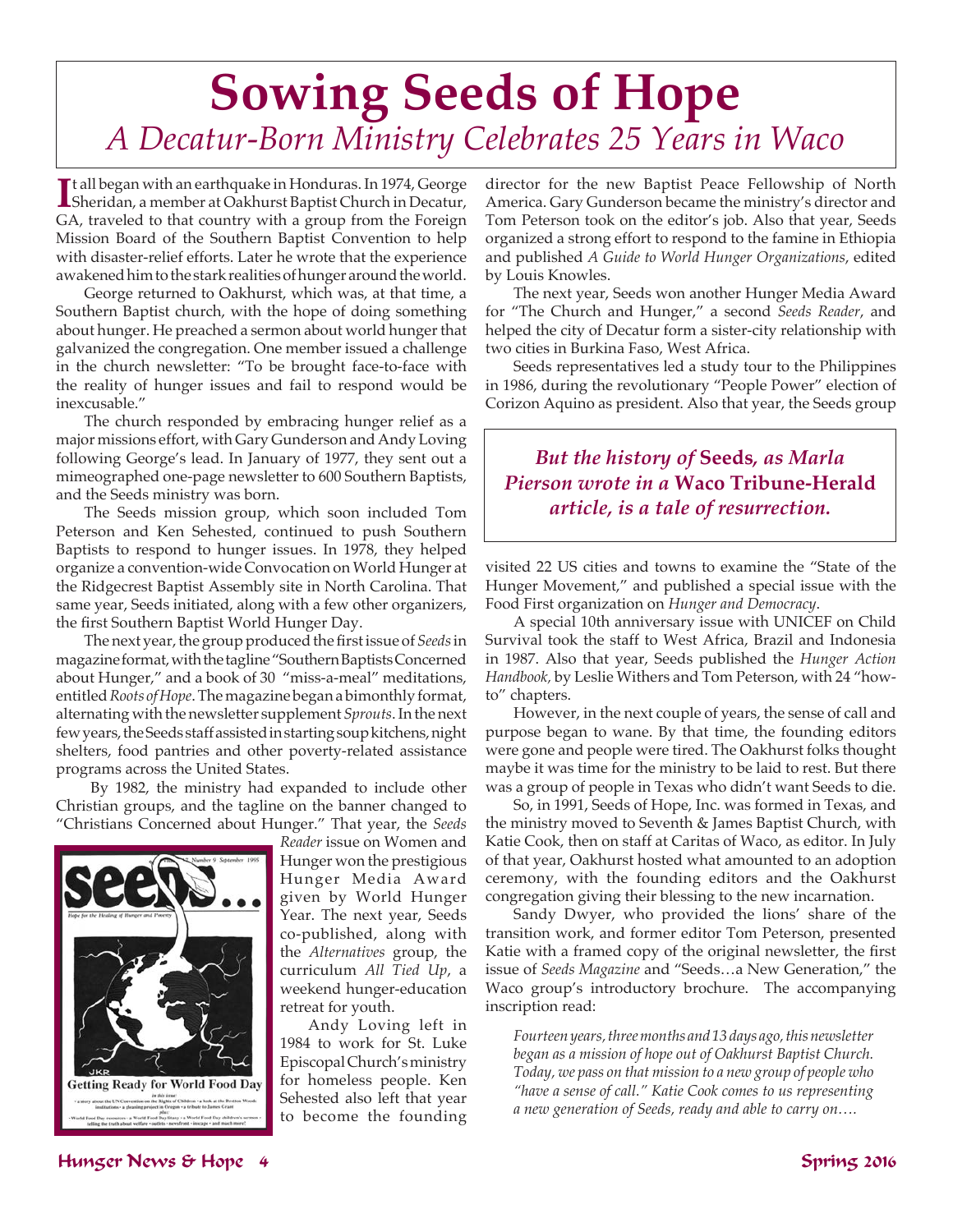

The Seeds of Hope mission statement declared that this group "intended to act on our belief that the Bible's mandates to feed the poor are not optional, and that we are responding to those commands with joy, out of a sense of gratitude for the abundance in our own lives."

 On September 4, the Waco office was officially open for business in a former Sunday school classroom at Seventh & James. That first year, the new group published *Roots of Hope, Volume II,* a book of 40 meditations from an ecumenical, interfaith pool of writers.

 The firstissue of *Sprouts* from Texas came out in January 1992, as the ministry began a quarterly publication of *Seeds Magazine*, with two issues of *Sprouts* in between.

 In 1994, Michael Williamson compiled *A Guide to World Hunger Organizations*, *Volume II*, a 10th-anniversary update. The next year a group of Central Texas volunteers organized a benefit concert, "Seeds for the World," featuring the News Boys, Sixpence None the Richer and five other gospel acts.

 In 1996, Katie represented Seeds in a human rights delegation to Chiapas, the southernmost state of Mexico, sponsored by the Baptist Peace Fellowship of North America. Also that year, the Smyth & Helwys publishing house hosted the first fledgling Seeds website. The Seeds staff developed the site with a grant from the Cooperative Baptist Fellowship.

In 1998, the Council and staff, in the face of the changing landscape of journalism, began to face the fact that there wasn't enough money to keep printing a magazine. But the history of Seeds, as Marla Pierson wrote in a *Waco Tribune-Herald* article, is a tale of resurrection.

Within the year, church leaders said that they missed the worship resources published in *Seeds*, and that they were looking for such materials to help them lead their congregations, gently and consistently, into awareness of economic justice and foodsecurity issues. So the staff began to create *Sacred Seasons*, a series of resource packets (for Advent, Lent and a fall Hunger Emphasis) with a biblical focus on justice issues, particularly hunger and poverty.

Also during that year, the Seeds team received a phone call from hunger educators who represented different faith communities in the US. These leaders, part of an ad hoc group called Interfaith Hunger Educators, said they missed the information and inspiration they had received from *Seeds*.

That conversation began negotiations for a partnership that would produce the award-winning *Hunger News & Hope,* now a mostly electronic newsletter that is distributed through several religious denominations and through the Seeds website and social media.

In 2000, Seeds published, through *Sacred Seasons*, a series of monologues about the events of Holy Week for a scene-toscene dramatic presentation to children. Over the years, writers added to the monologues, and now the popular *Easter Walk* packet includes 12 monologues that are used in presentations for all ages. In 2008, Seeds published a companion packet: *With* 

*Our Own Eyes,* a group of scene-to-scene monologues about the seven resurrection appearances in the gospels.

From 2003 to 2005, Seeds created and posted worship kits for three peace services, sponsored by the American Baptist Church. In 2006, the staff created *Developing a Heart for the Hungry: A Hunger Emphasis Primer for Beginning Churches.* Seeds received a grant from the H. C. Gemmer Christian Family Foundation in 2015 to update the primer, and the Waco Regional Baptist Association (WRBA) printed a number of them for its churches.

In 2007, the Alliance of Baptists sponsored a collection of hunger sermons called *Speaking of Hunger*. Just before press time, Seeds of Hope received a Gemmer grant to create another collection of hunger sermons for fall 2016. In 2008, the Alliance of Baptists sponsored *Hope Is in Our Hands*, a collection of hunger lessons and activities for youth and children.

Over the years, the Waco staff developed a curriculum for a four-part workshop for churches called *Hunger in God's World*. In 2015, that curriculum was published in collaboration with the Hunger Ministry division of the WRBA.

The Seeds folks in Waco, like their predecessors in Decatur, have not been content with publishing only, but have been active in organizing and training people to respond with compassion and integrity to difficult and compelling issues in our world. In addition to the national Interfaith Hunger Educators group, Seeds works closely with a number of local groups: Caritas of Waco, World Hunger Relief, the McLennan County Hunger Coalition, the Heart of Texas CROP Hunger Walk and others.

The Waco Seeds council and staff have been engaged several times in intense discernment about the future of the ministry. During the most recent one, someone came across a meditation on the call of the prophet Isaiah, written by Frederick Buechner. In the meditation, Isaiah asks God, "How long should I do this?" The answer, in Buechner's paraphrase, is "Do it 'til the cows come home."

The Council and staff saw this as a sign from God, and that is why, 25 years after the "adoption," Seeds is still here.

Forty-two years ago, as Oakhurst historian Alverta Wright

wrote, "the winds of a hurricane planted a seed in the heart of a Christian relief worker." That seed sprouted and has been nurtured by hundreds of people. We hope it will flourish until the cows come home. —*Compiled by Katie Cook. Sources:* Houston Chronicle: *"Magazine on Hunger Transplanted to Waco," 1991;*  SBC Today *(now* Baptists Today)*: "Historic Magazine Moves to Texas" by Michael Usey, 1991;* Waco Tribune-Herald*: "Bread for the Masses" by John Young, 1992; Oakhurst Baptist Church archives: "A Pre-History of Seeds" by Alverta Wright, 1993;* Seeds Magazine*: "A Brief History of Seeds, So Far" by Katie Cook and Sandy Dwyer, 1997;* Waco Tribune-Herald*: "Sowing Seeds of Hope," by Marla Pierson, 1999.* 

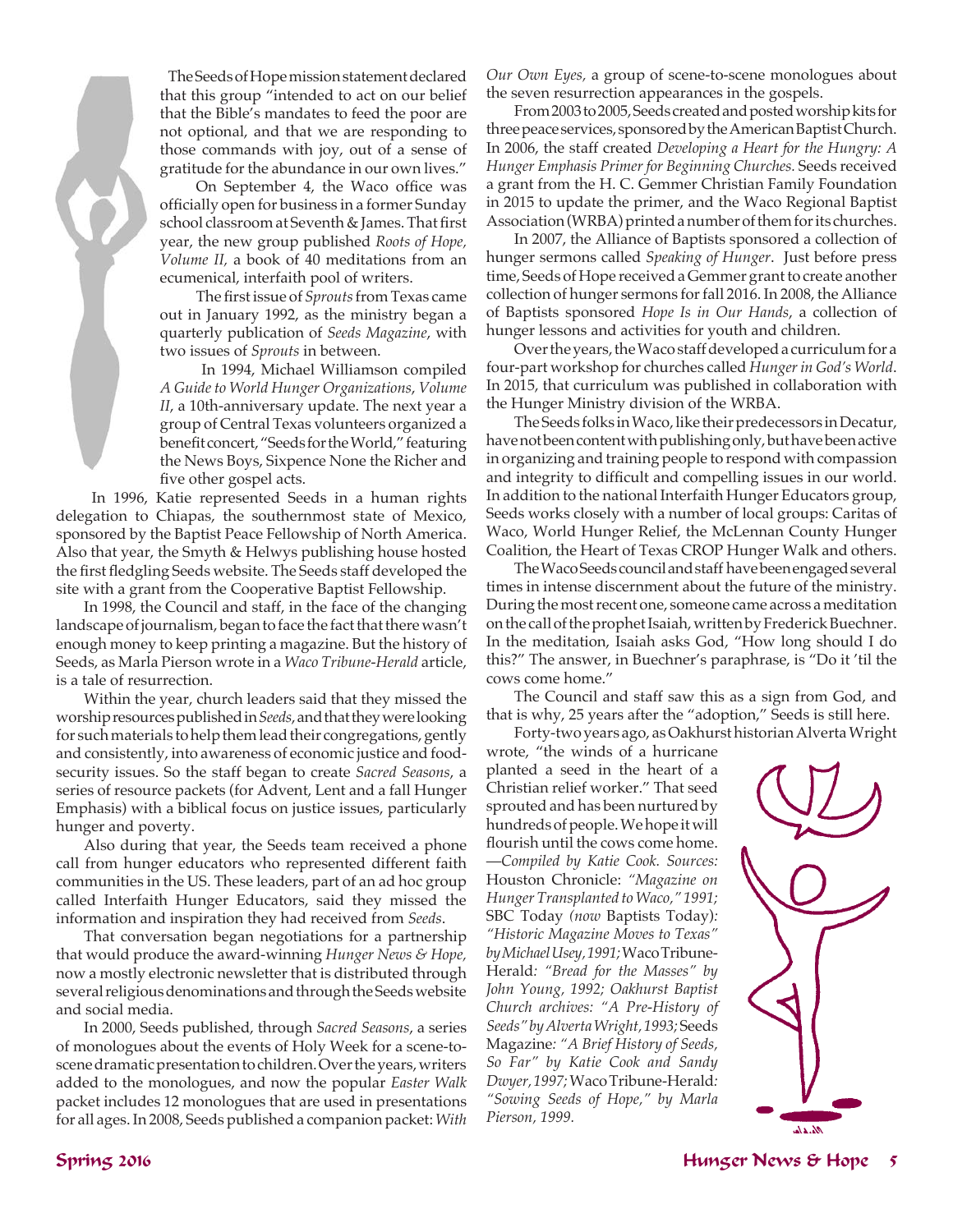## Resources & Opportunities

Would you like to receive free electronic copies of *Hunger News & Hope* 

as they come out? Email seedseditor1@gmail.com to add your name to the e-list.

# Teach Justice through Worship.



### Ask for a free promotional copy of a Lent, Advent or Hunger Emphasis worship packet from Seeds of Hope.

*Sacred Seasons* is a series of creative worship tools to help raise awareness of hunger and justice issues. A year's subscription of US\$100 includes Advent/Christmastide,

Lent/Eastertide and a fall Hunger Emphasis resource. To order, call 254/755-7745 or e-mail seedseditor1 $@$ gmail.com. Single packets are US\$40. (Non-US subscriptions are US\$115; individual packets are US\$50.) For more information, go to www. seedspublishers.org.



# We're collecting sermons about hunger.

Thanks to a grant from the H.C. Gemmer Christian Family Foundation, we are planning a second edition of

*Speaking of Hunger,* our popular collection of hunger sermons. If you have preached or written a good sermon about hunger and the church's call to respond—or if you've heard a good one please let us know. Contact us at seedseditor1@gmail.com.



Is the idea of a Hunger Emphasis new to your congregation? If so, email seedseditor1@gmail.com or go to www.seedspublishers.org to get your copy!

*Developing a Heart for the Hungry*



*a hunger emphasis primer for beginning churches*

### Hunger News & Hope 6 Spring 2016 Spring 2016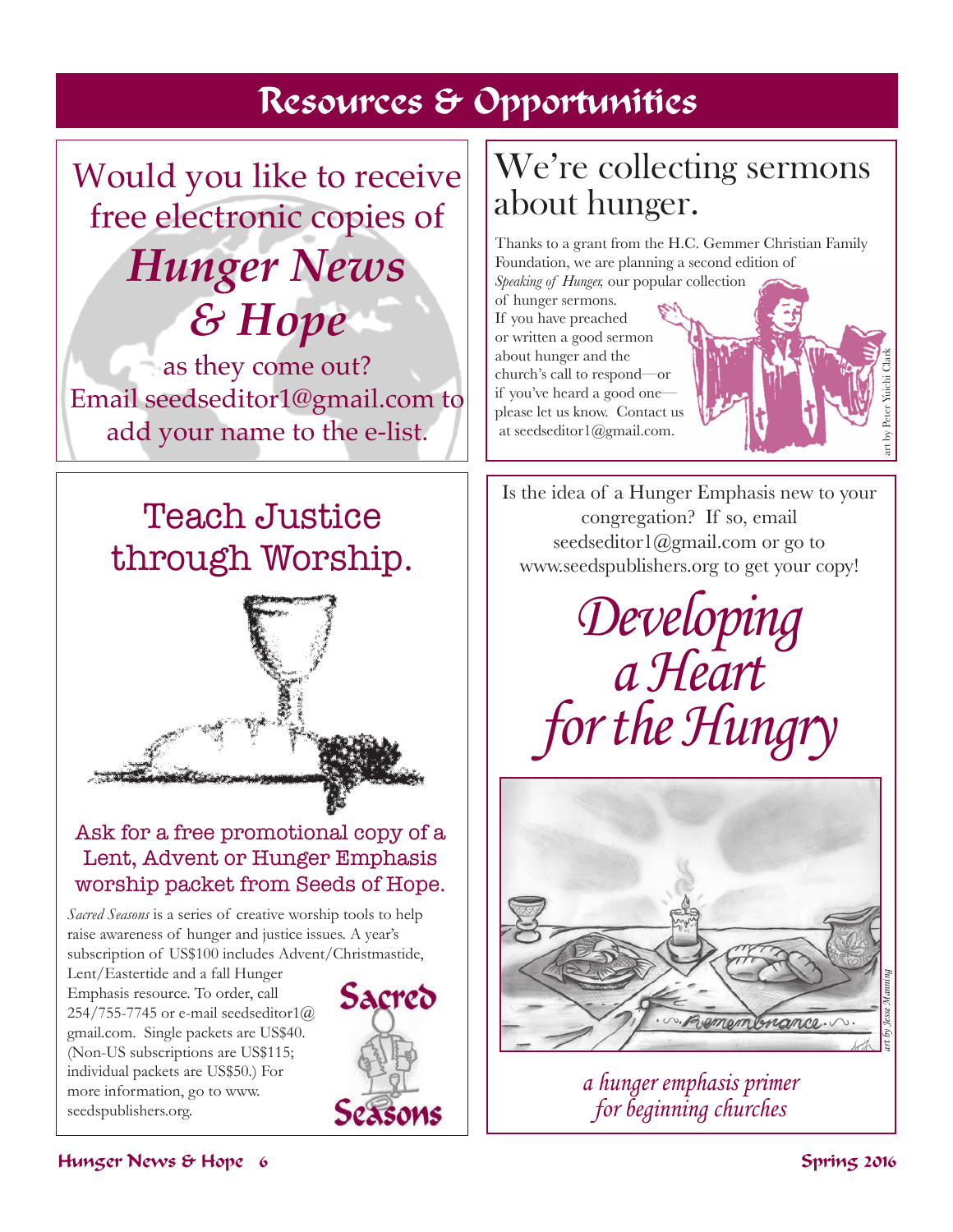# **Our Pebble in the Pond** *by Merrill Davies*

### reviewed by LeAnne Kerr

When we see people who are homeless, they are being served at a soup kitchen or holding signs on street corners. However, when we see people walking around town or reading a newspaper in the park, we could be seeing homeless people without knowing it.

Those who suffer from homelessness could be walking among us daily, but the perspective by which we see them determines how we approach them.

In Merrill Davies' novel, *Our Pebble in the Pond*, she tells many stories in one. Davies tells stories that reveal reality

*The story digs deep into the truth that when a person becomes homeless, he or she is stripped of self-confidence and self-worth, and it takes more than getting back up on one's feet to regain what was lost on the inside.*

through loss, redemption, setbacks, comebacks, romance, friendship, loyalty and self-worth. She illustrates the main idea of perceiving others—homeless or not—through the fictional story of Joy Bridges.

Joy is not only the director of the homeless shelter House of Blessing. She is also a resident. When there is talk of rezoning the Forest Grove neighborhood, drama occurs around the question of the shelter's continuing existence in that area. Although there had been little fuss about the shelter



before the idea of rezoning had come about, Forest Grove residents become adamant about its impending danger to the neighborhood.

Joy is a loveable main character who advocates for the acceptance of others and the idea of lending a hand to one's fellow citizens. She also encourages the shelter's residents to think of their higher goals—ones that require perseverance and steadfast dedication.

Some are alcoholics, some have created a pattern of losing jobs and some have had addictions they just could not shake. But, as Joy points out, each resident, no matter his or her circumstances, deserves respect above all else.

 The conflicts in the story uncover dishonest beliefs and corrupt assumptions from one particular Forest Grove resident, Marissa Franklin, and her idea that homeless shelters are full of "those kinds of people." To Marissa, homeless people are dirty, addicted and desperate. However, Davies creates shelter residents who are redemptive and worthy, with potential to be more than one person's idea.

 The story digs deep into the truth that when a person becomeshomeless,heor she is strippedof self-confidenceand self-worth, and it takes more than getting back up on one's feet to regain what was lost on the inside.

It explores the reality that people who have lost loved ones, financial stability, substance control and guidance on the path, are everyday people—not just those who live in a shelter. This story expresses that even when we fail time and time again, whether by choice or through misfortune, God is there to accept us with open arms.

*—LeAnne Kerr hails from Shreveport, LA. She is a Professional Writing student at Baylor University and a Seeds of Hope intern.*

## *Hunger News & Hope Receives 'Best of the Christian Press' Awards*

Seeds is proud to announce that *Hunger* News & *Hope* has once again received "Best of the Christian Press" awards from Associated Church Press. One of the awards for 2015 is a "Best in Class" Award of Merit, and one is an Award of Merit for a theme issue, for the Summer 2015 issue about immigration. (Special

kudos to Linda Freeto for a huge amount of work on that issue!)